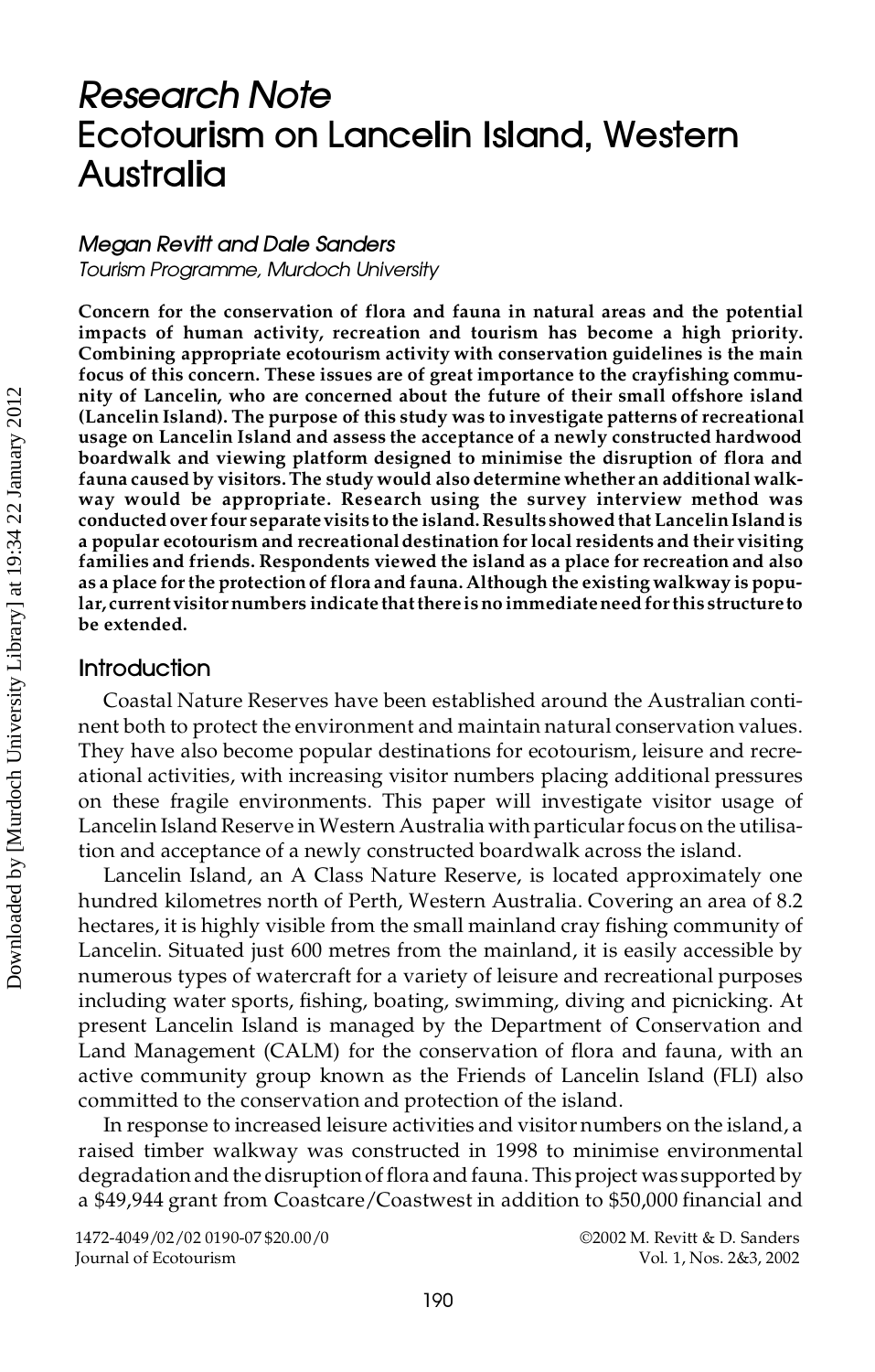#### *Research Note* 191

in-kind support from CALM. In-kind support was also contributed by the Friends of Lancelin Island in the form of biological research and consultation. Construction was undertaken by the Friends of Lancelin Island with the assistance of CALM and local volunteers as part of a campaign to repair the environmental damage on the island including damaged seabird habitat and disturbed nesting sites and to assist with the island's ongoing management and protection (Coastcare, 2000). The outcomes of this research will complement existing management guidelines.

## Conservation and Leisure Management Issues

At present, CALMhas identified several species atrisk from continued uncontrolled visitor behaviour; for example, the only known population of the Lancelin Island skink (*Ctenotus lancelini*), a species listed as threatened, several species of birds including terns, gulls, noddies and ospreys, and sea lions (CALM, 1998).A Lancelin Island Skink Recovery Plan is currently under consideration by CALM as an attempt to increase the island's skink population. This relocation is a joint operation between CALM and the Perth Zoological Gardens.

Due to the island being a popular leisure and recreational destination for Lancelin residents and their families and friends, CALM has reported some damaging effects of human activity, including the risks associated with uncontrolled public use around bird nesting burrows (CALM, 1998). Some bird species are vulnerable to any sort of human activity as disturbances in their pre-laying, settlement and incubation stages can lead to colony abandonment (CALM, 1998; Dunlop, 1997).

CALM has identified some key management issues which include the protection of the island's wildlife, habitats and landforms, the promotion of appropriate and safe recreational areas, the promotion of visitor awareness, appreciation and understanding of the natural ecosystem and the monitoring and control of human visitation (1998: 3). Other key management issues concern fire management, domestic pets and accessibility (beach moorage and pathways).

Following two years of consultation, the Friends of Lancelin Island, Fisheries WA and CALM have been successful in their attempt for the island to be declared a fish habitat protection area. This includes a total ban on the removal of marine species and fishing at the Lancelin Island Lagoon (Heinzman, 2001). The management of this protected area will allow for the protection of 13 types of hard coral and fish stocks to be replenished, allowing those seeking snorkelling and diving adventures an improved marine leisure experience.

At present, little educational or interpretative information is available to prospective island visitors. The dearth of information available for actual and potential visitors limits their awareness of conservation issues on the island and their ability to ensure their leisure activities are not compromising the sustainability of visitation to Lancelin Island. Personal communication with CALM representatives has recognised an immediate need to combine visitor recreation and conservation values by providing educational and interpretative material to visitors, and thereby increasing compliance to a code of minimal impact to the island's nature conservation values.

Responding to an immediate need for signage, CALM officers have placed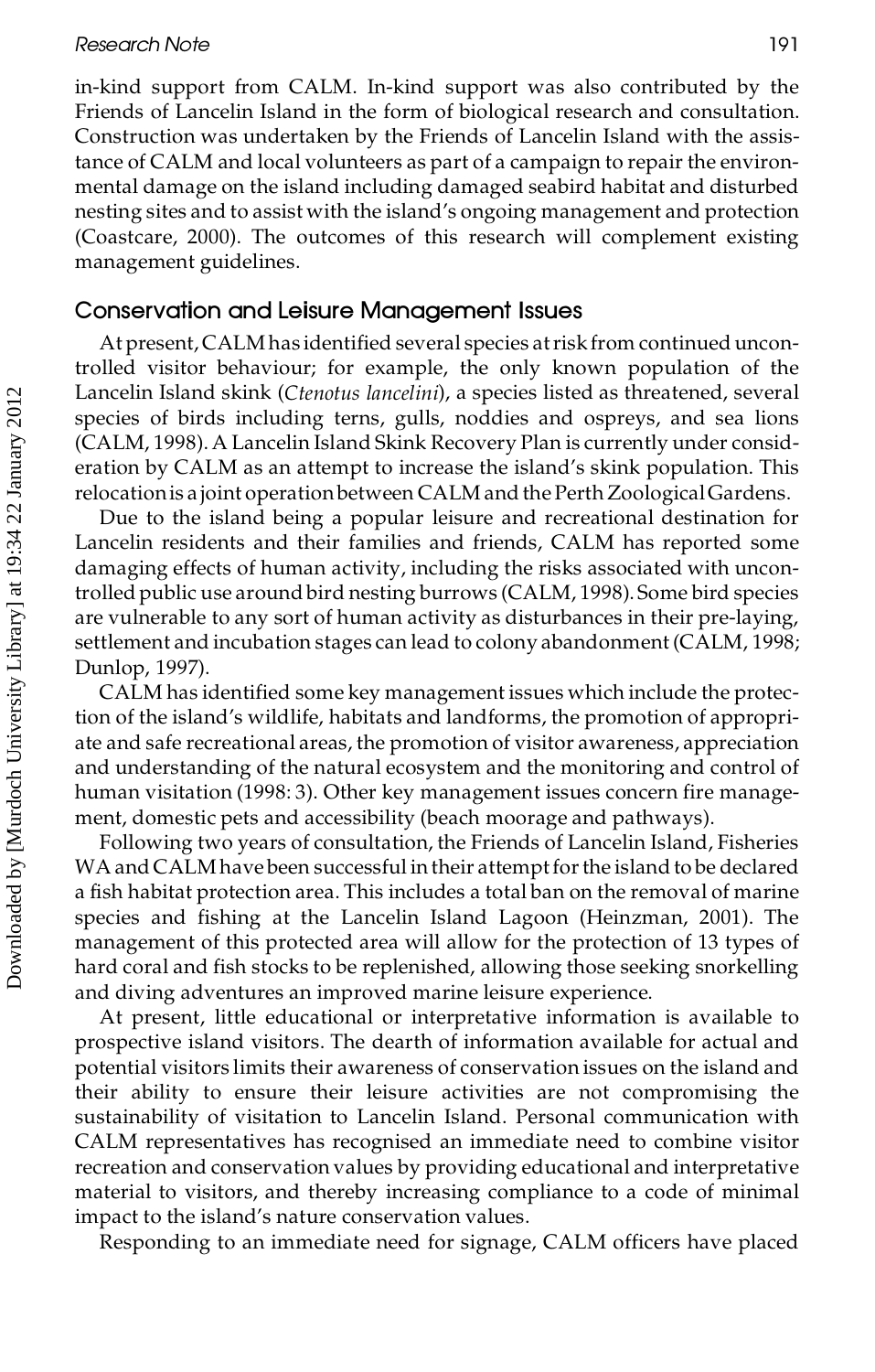interim signs on both the island and the mainland, providing some interpretative material relating to the conservation of the island. These signs have since been vandalised and repaired. According to CALM officers, interpretative signs are a high priority and the drafting of additional material is currently underway. Other community groups have displayed interest in providing additional signs on the mainland relating to historical and heritage issues of the island and surrounds. This activity represents an increasing awareness of local community groups combining conservation issues with recreation (Darbyshire, 2001).

## **Methodology**

This research was initiated by the Friends of Lancelin Island, a local community group committed to protecting the flora and fauna of Lancelin Island, and supported by CALM, the local management authority. Prior to this research, the Friends of Lancelin Island and CALM had identified possible conflicts regarding the public use of the island, concerned with the balance of conservation and leisure and recreational use. Two researchers from Murdoch University were commissioned to undertake a visitor survey to address these concerns.

The overall purpose of the survey was to determine visitor attitudes and their recreational use of the island and to assess the usage and acceptance of the newly constructed walkway. In addition to the survey, personal communication with members of the Friends of Lancelin Island, locals and CALM representatives also contributed to the research process.

The survey method used was semi-structured and administered by the interviewees on location at Lancelin Island. Each participant was informed of the purpose of the research and then invited to continue. Over four separate visits to the island during two peak summer periods, 39 responses were obtained from 40 visitors approached. Although itwas intended that individuals would complete the survey on a one-to-one basis, it was found in the field that group responses were most appropriate. This reflects that most visitors were part of a larger group visiting the island. The average group size consisted of approximately two to three family and friend combinations.

### **Results**

Lancelin Island is a popular recreational destination for a variety of water sports, fishing, boating, picnicking, relaxation and diving/snorkelling. Access is primarily by small powered aluminium dinghies and these craft are mostly moored on the beach. Larger craft prefer to anchor off the beach. Traditionally, New Year's Day is the most heavily populated time on the island by local residents. Other peak times include the summer and Easter holiday periods.

Due to the group survey method, which originated during the course of the study, non-locals (or tourists) tended to answer the questions on behalf of the larger group (Figure 1). Lancelin residents would add comments but usually directed the focus of the survey to their visitors. Perhaps this represents some form of misunderstanding that the researchers were interested in 'tourists'to the island and not 'locals'. This may be a direct result of the researchers' introducing themselves as students of tourism.

Table 1 indicates the rate of visitation to Lancelin Island. These results show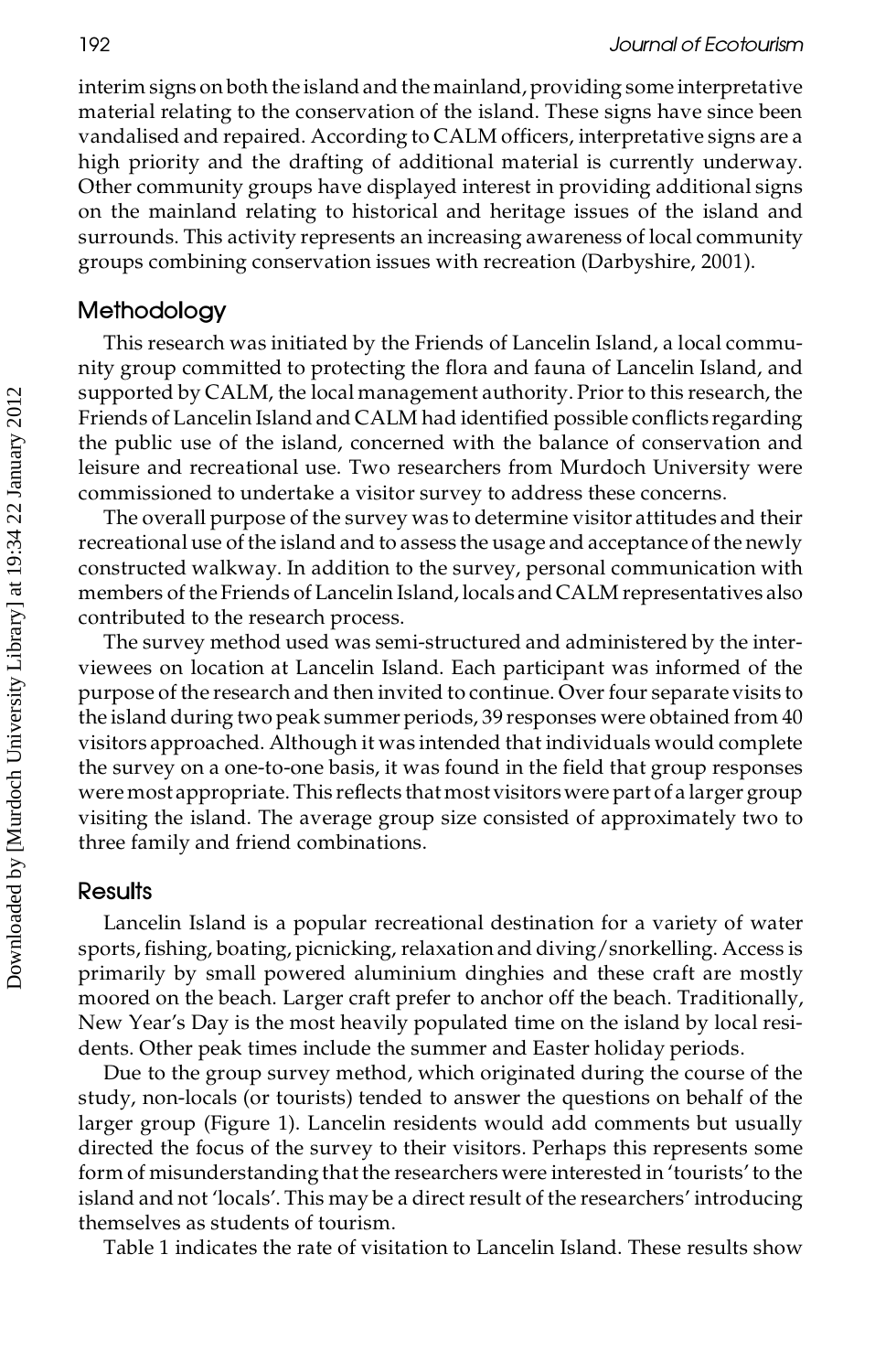

**Figure 1** Origin of visitors to Lancelin Island

| <b>Table 1</b> Rate of visitation to Lancelin Island |  |
|------------------------------------------------------|--|
|------------------------------------------------------|--|

| Rate of Visitation           | Percentage |
|------------------------------|------------|
| First visit                  | 23%        |
| Visited once before          | 8%         |
| $\mathsf{I}2\text{-}3$ times | 25%        |
| More than 4 times            | 38%        |

that the island has a high rate of return visitation. In addition, 97% of respondents were visiting the island with family and friends who were local to the Lancelin area. These factors may assist in the development of a sense of affinity with the island, which would perhaps make these visitors more responsive to management strategies designed to protect the fragile island ecosystem.

The mean age of the respondents was 40. It was also noted in the field that there were a significant number of children visiting the island, at times equal to the adult visitor population. Gender was generally mixed and roughly equal in number with the exception of a large snorkelling party who arrived on one occasion with all male members. Approximately 51% of respondents had completed high school with the remainder possessing post-secondary qualifications. Again, this relatively high level of education amongst visitors could indicate the potential for more awareness and acceptance of conservation issues on the island.

Almost 80% of the respondents were not local to the Lancelin area, with 93% of these respondents visiting Lancelin and Lancelin Island as part of a holiday; 63% of the respondents were staying in Lancelin with family and friends, the remainder staying in a range of community facilities including caravanparks and camping grounds (Figure 2).

The average length of stay in Lancelin of visitors surveyed was one to three days. This result could be due to the survey being administered over a weekend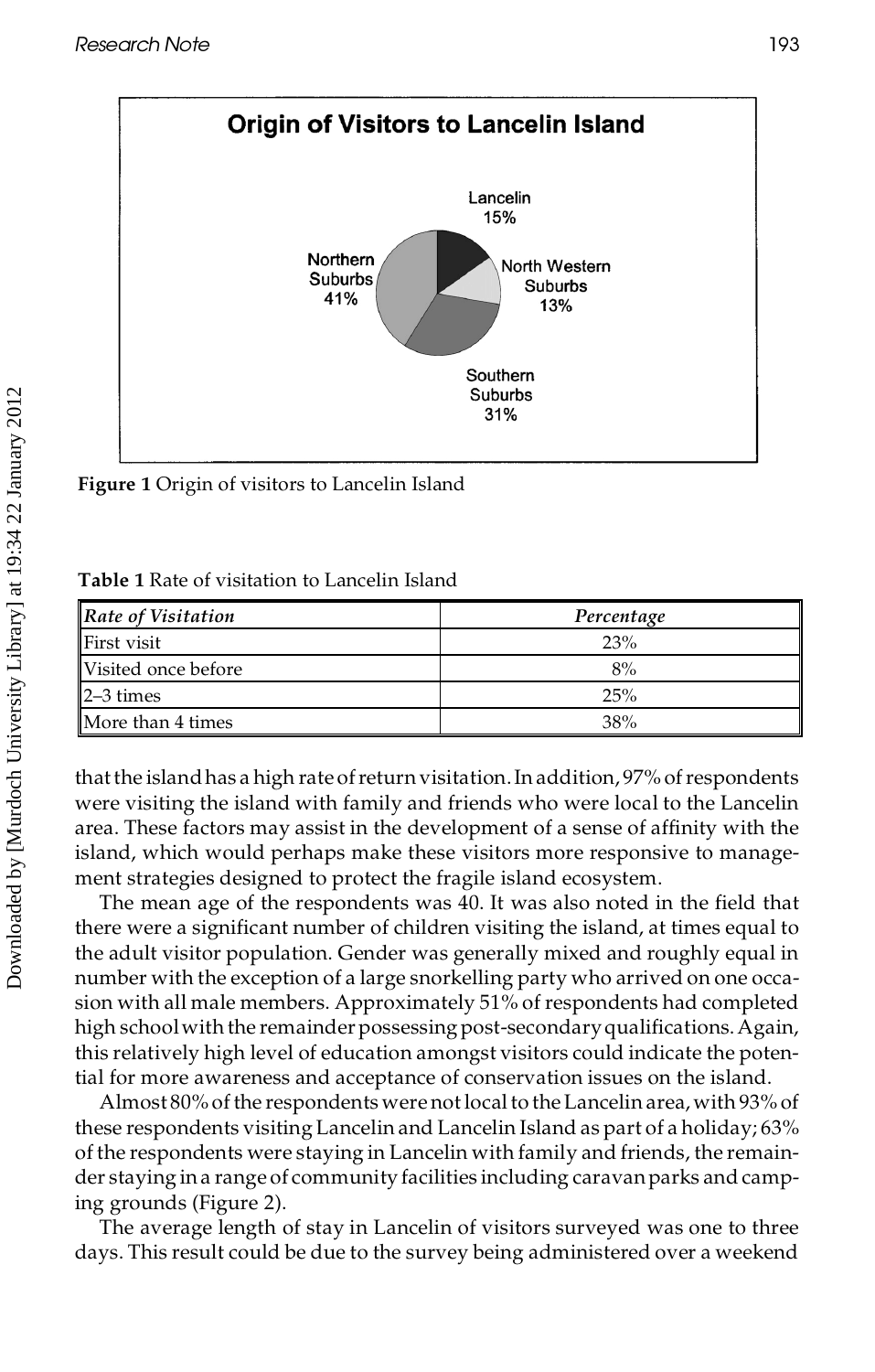

**Figure 2** Accommodation types utilised by Lancelin Island visitors

period on three occasions; 82% of respondents had stayed overnight in Lancelin before their visit to the island. This would indicate that perhaps visitors would have had time to obtain interpretative information. However, as previously recognised by CALM, 87%of visitors did not seek interpretative or general information before going to the island, and such general information that was sought was generated from family and friends who had knowledge of the area. The majority of people knew about the walkway before going to the island, mostly from visiting before or from word of mouth.

In terms of the walkway usage, 90% of respondents had used the walkway with the remainder intending to use the walkway at some time during their visit. Allrespondents cited a positive experience for using the walkway.The following quotations represent these views:

The walkway is a great way to link both sides of the island and it makes it easier to walk across … and it stops people walking through the bush.

Because of the walkway I get to see more of the island without disturbing the birds.

The walkway has made a great improvement to the island.

Due to the popularity of the walkway, 59% of respondents would like the walkway to be extended to the southern end of the island. The reasons for this generally concern the further protection of the wildlife and to obtain an improved view of the island. Others believe that the existing walkway is enough and the addition of another would be '… too much …', and 'would impact too much on the environment', and 'place too much pressure on the birds living at that end of the island'.

Whilst a significant number of people welcomed the idea of extending the walkway, most disagreed with the concept of commercial tours operating on the island. When asked how they would feel about commercial tours operating to the island only 18% agreed. Of most concern is the potential increase of visitors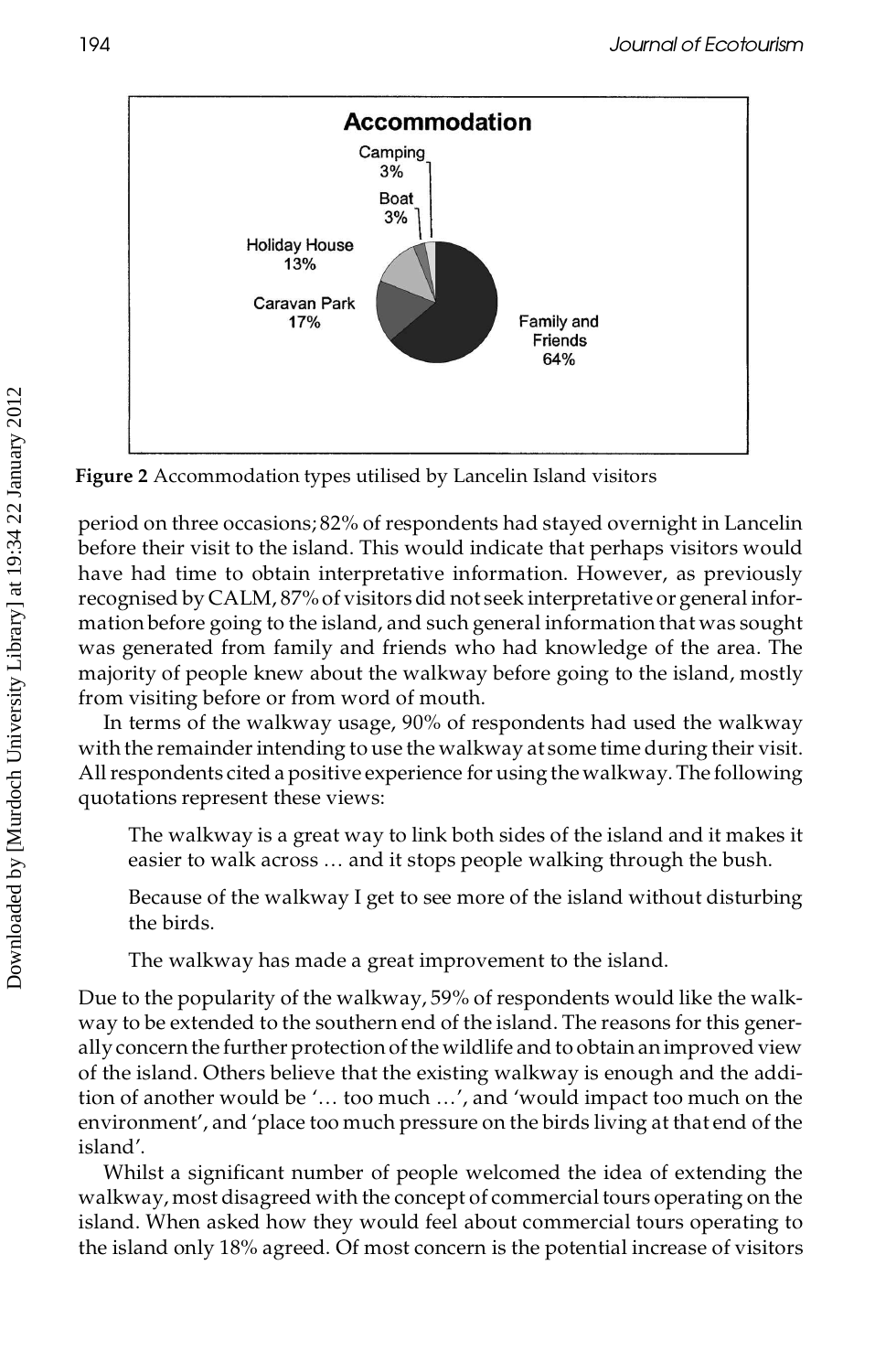#### **Research Note** 195

and therefore an increased chance of damage to the environment. Those who agreed with the concept suggested that everyone should have the opportunity to see the island and its wildlife.

In addition to the island being a place for leisure and recreation, a majority of respondents viewed the island as a place to protect nature and animals. Other important'island meanings' included a place to be with family and friends and a place to rest. In terms of the perceived comfort zone on the island, most respondents were content with the number of people on the island, and on each occasion a select few stated they felt too crowded and would prefer isolation.

# Conclusion

This report emphasises the importance of maintaining a balance between tourism, leisure, recreation and conservation to ensure the sustainability of this natural island habitat, as the island is an important 'meeting place' for Lancelin residents and their families and friends. In summary, this research suggests the following:

- Given the present visitor numbers, there is no immediate need for further site hardening in the form of a walkway extension.
- It is recommended that issues of signage and signage interpretation be addressed.
- That visitors to the island are assisted in their increased awareness of the importance of conservation in accordance with ecotourism guidelines.
- An additional system of monitoring patterns of visitation and recreational use is implemented.

The researchers observed that a visit to the island by CALM personnel contributed to a high level of environmental awareness during peak times, suggesting that more of this type of management-based presence on the island may assistin maintaining and enforcing appropriate behaviour on the island. For example, despite there being no restrictions to jet skis in the area, ramping these craft on the beach has the potential to cause erosion and also poses a safety issue relating to other island visitors and wildlife.

Providing public education and interpretative information will contribute to increasing the awareness and appreciation of the natural environment of Lancelin Island. Further research and monitoring will also provide additional information necessary for the successful management of the island and its visitors.

### Acknowledgements

The researchers would like to thank the Friends of Lancelin Island and CALM for their interest and participation in this project. Personal communication with these groups proved invaluable and allowed for a deeper exploration of the issues involved. We would also like to thank the island visitors who participated in our research. In addition, we would like to thank Diane Lee and Jim Macbeth from Murdoch University for their assistance in survey design.